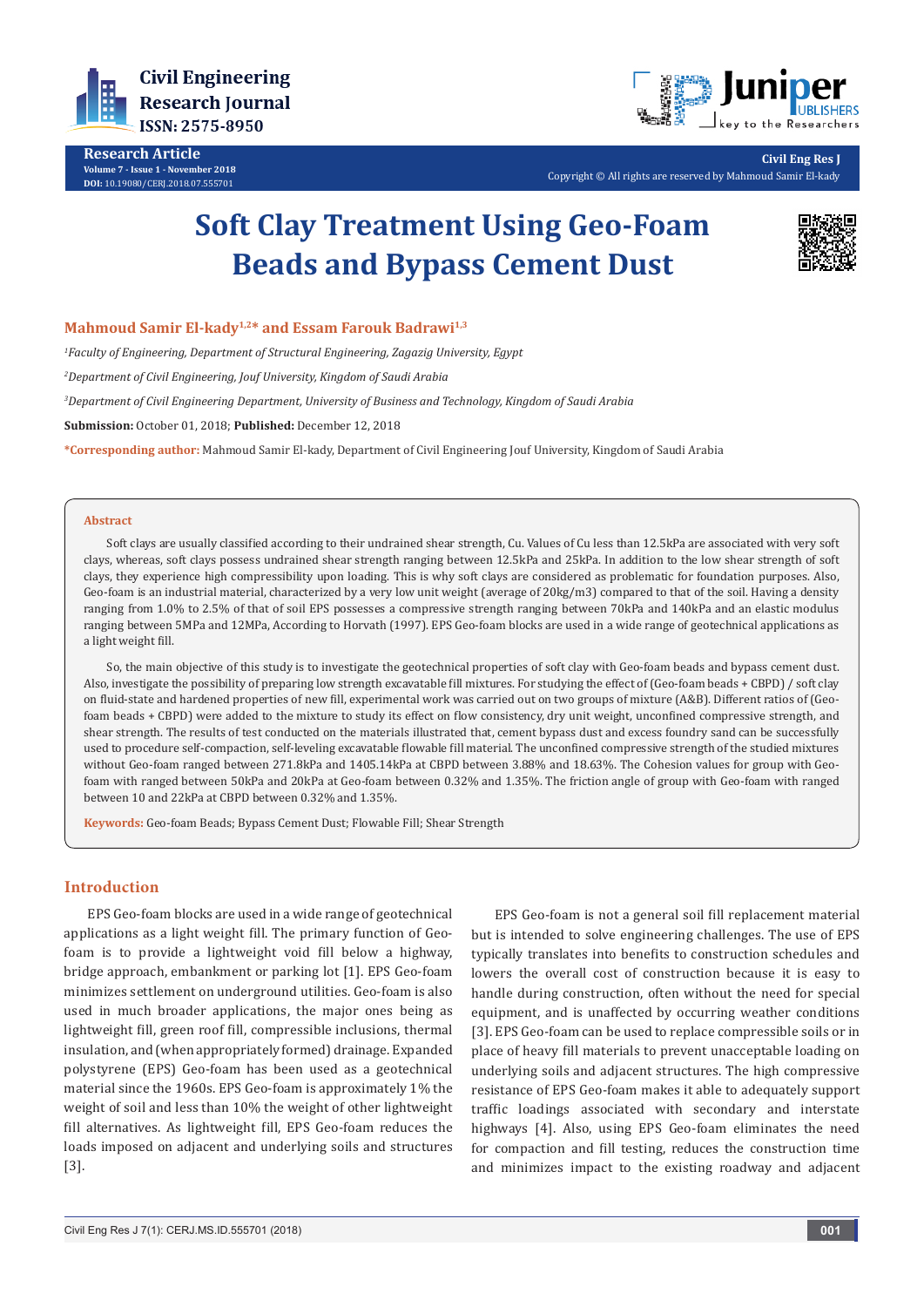# **Civil Engineering Research Journal**

structures and/or buried utilities [5]. Experimental work was carried out on two groups of mixture (A&B) and different ratios of (Geo-foam beads + CBPD) were added to the mixture to study its effect on the geotechnical properties.

# **Experimental Program**

## **Material characteristics**

The soft clay was dried in the oven at  $110^{\circ}$ C. It is passing through sieve size of 0.25mm. Soft clay characteristics are listed in Table 1.

**Table 1**: Properties of tested soft clay soil.

| Soft clay properties          | Value |
|-------------------------------|-------|
| Average liquid limit, %       | 48    |
| Average plastic limit, %      | 26    |
| Plasticity index, %           | 22    |
| Soft clay type (A-line chart) |       |

Also, the unit weight of the Geo-foam beads is 15.0kg/m3. The size of the Geo-foam beads is 5.0mm Figure 1a.



**Figure 1:** Mixing the samples.

# **Mixture proportions**

The experimental work was divided into two groups, each with the same size of 600cm3. Group A was divided into five subsamples without the use of Geo-foam and mixed with increasing percentages of CBPD (50g) for each sample and different percentages of water. In addition, the B group was divided into five sub-samples and mixed with increasing percentages of Geo-foam (5g) for each sample as well as different percentages of water with stable weight of CBPD as shown in the following Tables 2-5.

| . .<br>×<br>۰,<br>I |
|---------------------|
|---------------------|

| Group | <b>Mix</b>     | Soft clay<br>(gm) | <b>CBPD</b><br>(gm) | Geo-foam<br>(gm) | <b>Water</b><br>(gm) |
|-------|----------------|-------------------|---------------------|------------------|----------------------|
|       | A1             | 1000              | 50                  | 0                | 240                  |
|       | A <sub>2</sub> | 1000              | 100                 | $\Omega$         | 250                  |
| A     | A3             | 1000              | 150                 | $\Omega$         | 250                  |
|       | A4             | 1000              | 200                 | $\Omega$         | 260                  |
|       | A5             | 1000              | 300                 |                  | 310                  |

**Table 3**

| Group | <b>Mix</b>     | Soft Clay, % | CBPD(%) | Geo-foam<br>(%) | water<br>(%) |
|-------|----------------|--------------|---------|-----------------|--------------|
|       | A1             | 77.52        | 3.88    | $\bf{0}$        | 18.6         |
|       | A2             | 74.07        | 7.41    | $\theta$        | 18.52        |
| A     | A3             | 71.43        | 10.71   | $\theta$        | 17.86        |
|       | A4             | 68.49        | 13.7    | 0               | 17.81        |
|       | A <sub>5</sub> | 62.11        | 18.63   | $\theta$        | 19.25        |

## **Table 4**

| Group | <b>Mix</b>     | <b>Soft Clay</b><br>(gm) | <b>CBPD</b><br>(gm) | Geo-foam<br>(gm) | Water<br>(gm) |
|-------|----------------|--------------------------|---------------------|------------------|---------------|
|       | B1             | 1000                     | 200                 | 5                | 340           |
|       | B <sub>2</sub> | 1000                     | 200                 | 10               | 320           |
| B     | B <sub>3</sub> | 1000                     | 200                 | 15               | 400           |
|       | <b>B4</b>      | 1000                     | 200                 | 20               | 450           |
|       | B <sub>5</sub> | 1000                     | 200                 | 25               | 640           |

**Tables 5:** Grouping of tested mix samples.

| Group | <b>Mix</b> | Soft Clay,<br>$\frac{0}{0}$ | <b>CBPD</b> (%) | Geo-foam<br>(%) | water<br>(%) |
|-------|------------|-----------------------------|-----------------|-----------------|--------------|
|       | <b>B1</b>  | 64.72                       | 12.94           | 0.32            | 22.01        |
|       | B2         | 65.36                       | 13.07           | 0.65            | 20.92        |
| B     | B3         | 61.92                       | 12.38           | 0.93            | 24.77        |
|       | <b>B4</b>  | 59.88                       | 11.98           | 1.2             | 26.95        |
|       | B5         | 53.62                       | 10.72           | 1.34            | 34.32        |

# **Experimental Work and Results**

#### **Flow consistency**

Samples were mixed for groups A-B for different percentages of water as shown in Figure 1b. The consistency flow of the samples was measured for each sample. It is found that the flow consistency increased slightly for group B than for group A. So, the flow consistency was measured in laboratory as listed in (Tables 6-7 ) for the two groups. Although the percentage of water present in the B samples, the effect of the presence of Geofoam beads than bypass cement dust on soil was clear as shown in Figure 2.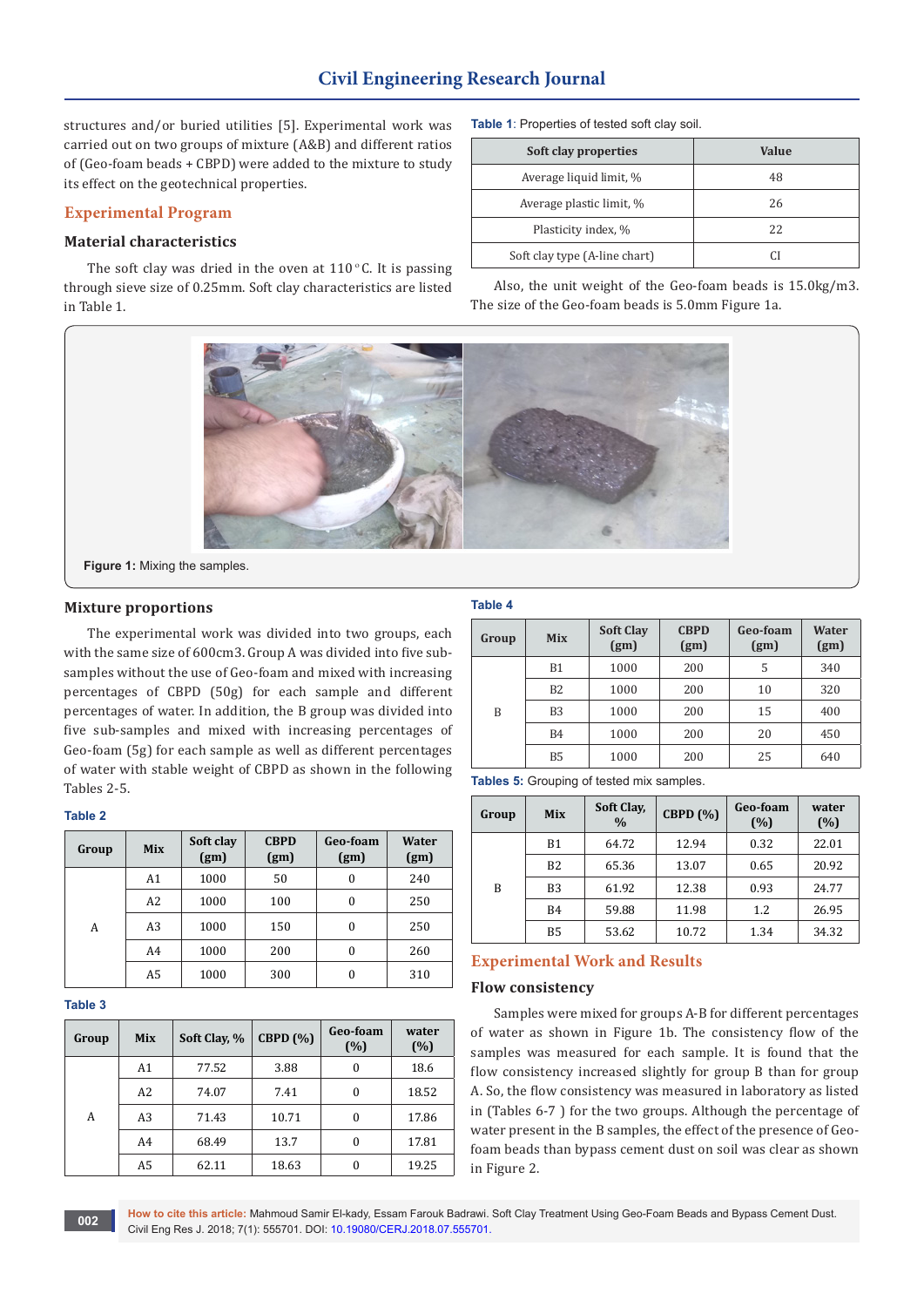

|  | Table 6: Measurements of flow consistency (Group A). |  |  |  |
|--|------------------------------------------------------|--|--|--|
|--|------------------------------------------------------|--|--|--|

| Group | <b>Mix</b>     | Water (gm) | <b>Flow Consistency, cm</b> |
|-------|----------------|------------|-----------------------------|
|       | A1             | 240        | 13.25                       |
|       | A2             | 250        | 13.25                       |
|       | A3             | 250        | 12                          |
|       | A <sub>4</sub> | 260        | 11                          |
|       | A5             | 310        | 12.75                       |

**Table 7:** Measurements of flow consistency (Group B).

| Group | <b>Mix</b>     | Water (gm) | <b>Flow Consistency, cm</b> |
|-------|----------------|------------|-----------------------------|
|       | <b>B1</b>      | 340        | 14.5                        |
|       | <b>B2</b>      | 320        | 13                          |
| B     | B <sub>3</sub> | 400        | 13.25                       |
|       | <b>B4</b>      | 450        | 15                          |
|       | B5             | 640        | 18                          |

**Unconfined compressive strength**



The studied mixtures for each group were molded and hardened. Unconfined compressive strength was obtained by the Triaxial test for the studied mixtures as shown in Figures 3. It was found that with the increase of cement bypass dust, the unconfined compressive strength increased significantly and especially for the samples (A4 - A5) compared to a slight increase in the values of the strain% as shown in Figure 4. Also, compressive strength values are also stabilized with increasing mixing rates in cement bypass dust from approximately 14 to18% as shown in Figure 5. This shows the significant effect of cement bypass dust on compressive strength of studied samples.







#### **Shear strength**

Shear box test was carried out on the studied samples. The samples were loaded with increasing stresses (50-100-150kPa)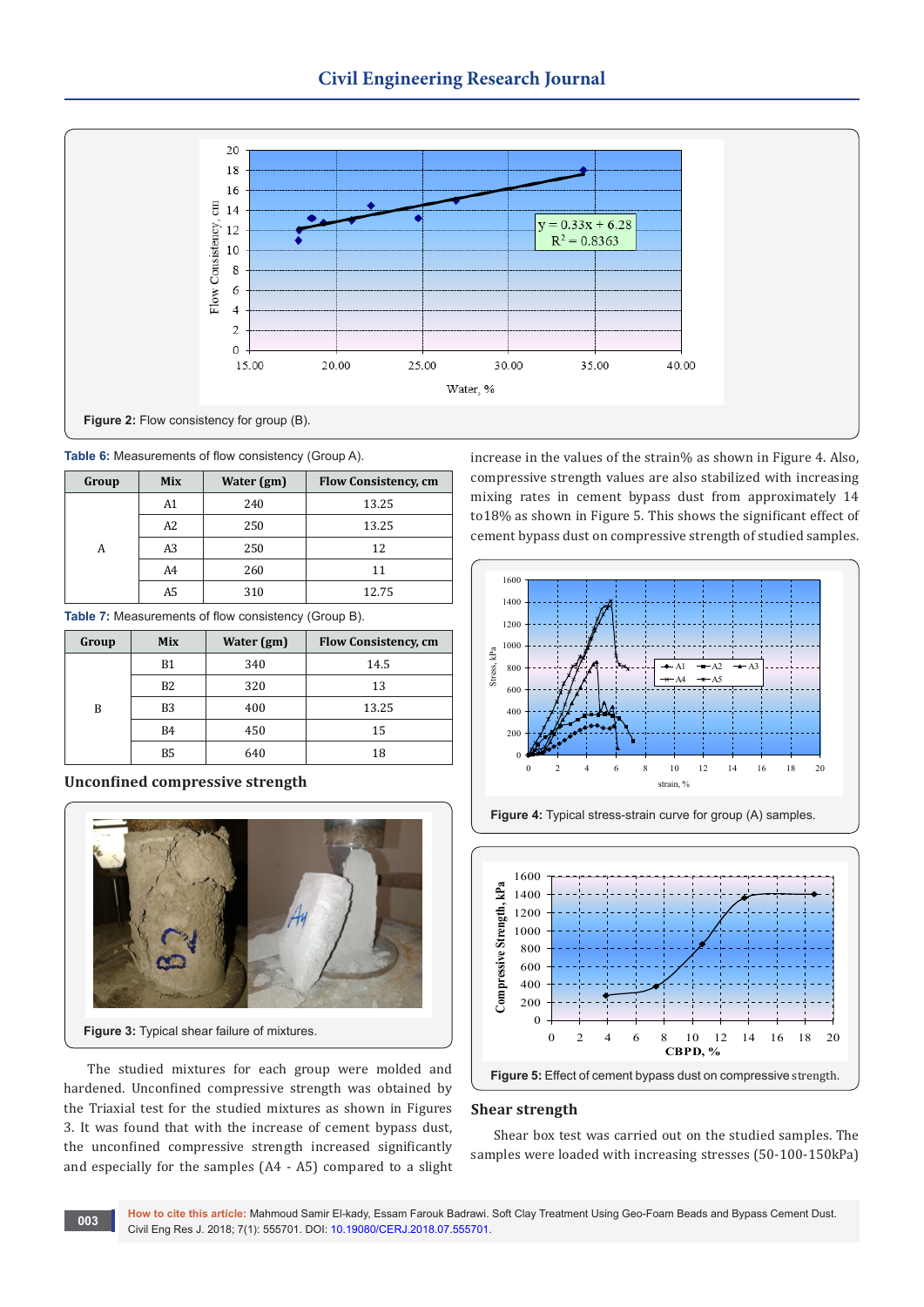and the shear stresses were calculated versus horizontal displacement (mm). We took samples (A4-B4) for examples as shown in Figures 6-7. Shear strength parameters were obtained from direct shear test and it is concluded that CBPD affected in the cohesion of the group A samples as shown in Figure 8. On the contrary, angle of internal friction was increased significantly when increasing the ratio of Geo-foam beads for group B samples as shown in Figure 9 [6-10].



**Figure 6:** Shear strength versus horizontal displacement for  $(A4)$ 



**Figure 7:**Shear strength parameters for sample (A4).





#### **Conclusion**

This paper presented an experimental study of various samples of soft clay mixed with different percentages of Geofoam beads and cement bypass dust. The following conclusions may be drawn:

A. The results of test conducted on the materials illustrated that, cement bypass dust and excess foundry sand can be successfully used to procedure self-compaction, selfleveling excavatable flowable fill material.

B. The dry unit weight of the studied mixtures for group without Geo-foam ranged between 1.40 and 1.6 gm/cm3 at CBPD between 3.88% and 18.63%.

C. The dry unit weight of the studied mixtures for group with Geo-foam ranged between 0.65 and 1.20 gm/cm3 at Geo-foam between 0.32% and 1.35%.

D. The unconfined compressive strength of the studied mixtures without Geo-foam ranged between 271.8kPa and 1405.14kPa at CBPD between 3.88% and 18.63%.

E. The unconfined compressive strength of the studied mixtures with Geo-foam ranged between 230kPa and 120kPa at Geo-foam between 0.32% and 1.35%.

F. The Cohesion values for group without Geo-foam with ranged between 62kPa and 105kPa at CBPD between 3.88% and 18.63%.

G. The Cohesion values for group with Geo-foam with ranged between 50kPa and 20kPa at Geo-foam between 0.32% and 1.35%.

H. The friction angle of group without Geo-foam with ranged between 30 $^{\circ}$  and 11 $^{\circ}$  at CBPD between 3.88% and 18.63%.

I. The friction angle of group with Geo-foam with ranged between  $10^{\circ}$  and  $22^{\circ}$  at CBPD between 0.32% and 1.35%.

#### **References**

1. [Baghdadi ZA, Fartani MN, Sabban NA \(1995\) Soil Modification by](https://ascelibrary.org/doi/10.1061/%28ASCE%290899-1561%281995%297%3A4%28218%29)  [Cement Kiln Dust. Journal of Materials in Civil Engineering 7: 218-222.](https://ascelibrary.org/doi/10.1061/%28ASCE%290899-1561%281995%297%3A4%28218%29)